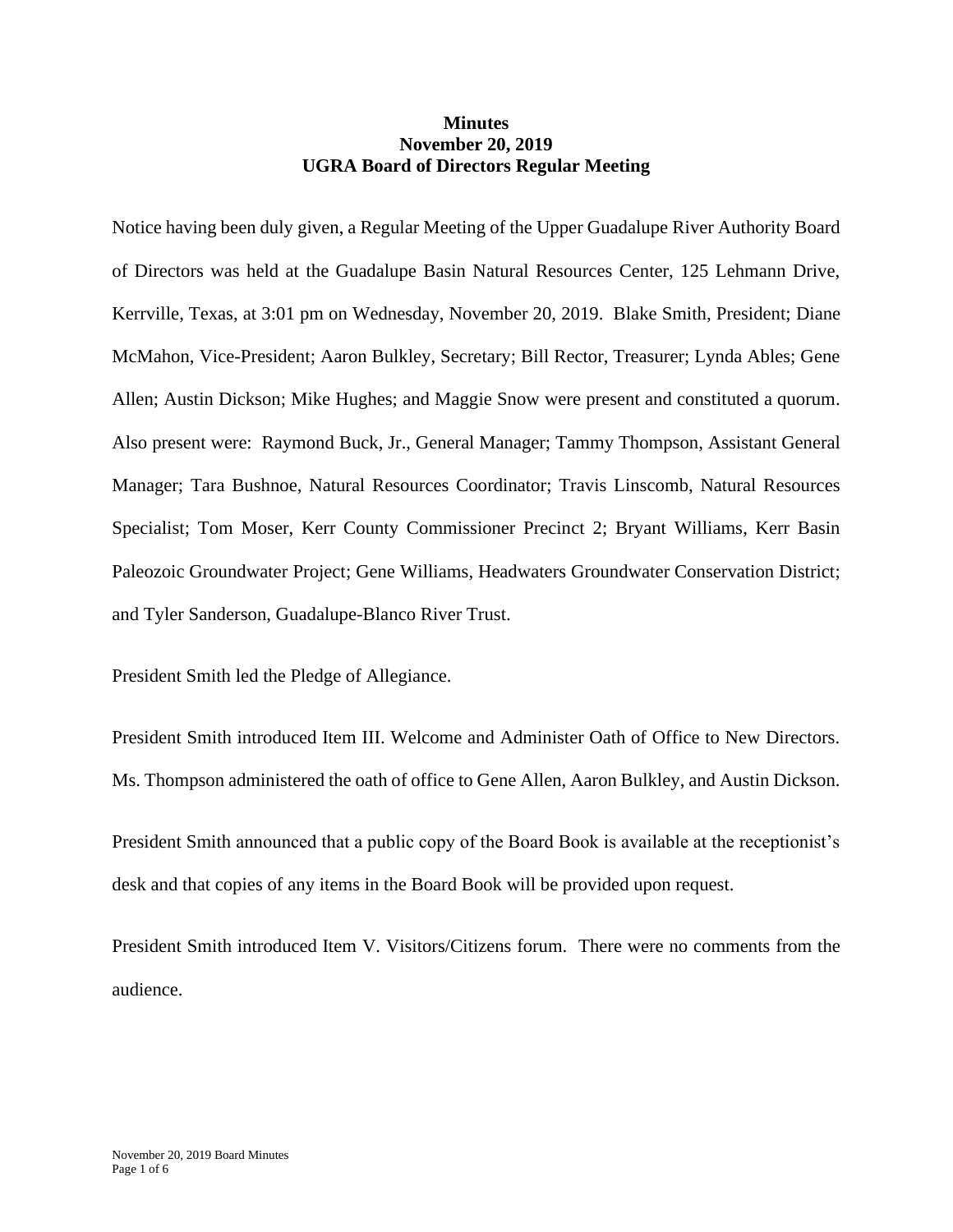President Smith announced to facilitate the recording of the meeting, a visitor that has a question or wants to make a statement regarding an item under discussion must first be recognized by the Presiding Officer, then proceed to the lectern and address the question or statement to the Board.

President Smith introduced Item VII. A. Minutes of the Regular Meeting of September 25, 2019. Director McMahon moved to approve the Minutes of the Regular Meeting of September 25, 2019. Director Bulkley seconded the motion. There being no discussion, President Smith called for a vote. The Minutes of the Regular Meeting of September 25, 2019 were approved by a unanimous vote. President Smith introduced Item VII. B. Financial Report for the Month Ended September 30, 2019. Mr. Buck, Jr. presented a summary of the September financial report and highlighted various revenue and expense accounts. Director Rector moved to approve the Financial Report for the Month Ended September 30, 2019. Director Hughes seconded the motion. There being no discussion, President Smith called for a vote. The Financial Report for the Month Ended September 30, 2019 was approved by a unanimous vote. President Smith introduced Item VII. C. Financial Report for the Month Ended October 31, 2019. Mr. Buck, Jr. presented a summary of the October financial report and noted various revenue and expense accounts. Director Rector moved to approve the Financial Report for the Month Ended October 31, 2019. Director McMahon seconded the motion. There being no discussion, President Smith called for a vote. The Financial Report for the Month Ended October 31, 2019 was approved by a unanimous vote. President Smith introduced Item VII. D. Quarterly Investment Report for Quarter Ended September 30, 2019. Mr. Buck, Jr. presented the investment report to the Board. Director Bulkley moved to approve the Quarterly Investment Report for the Quarter Ended September 30, 2019. Director McMahon seconded the motion. There being no discussion, President Smith called for a vote. The Quarterly Investment Report for the Quarter Ended September 30, 2019 was approved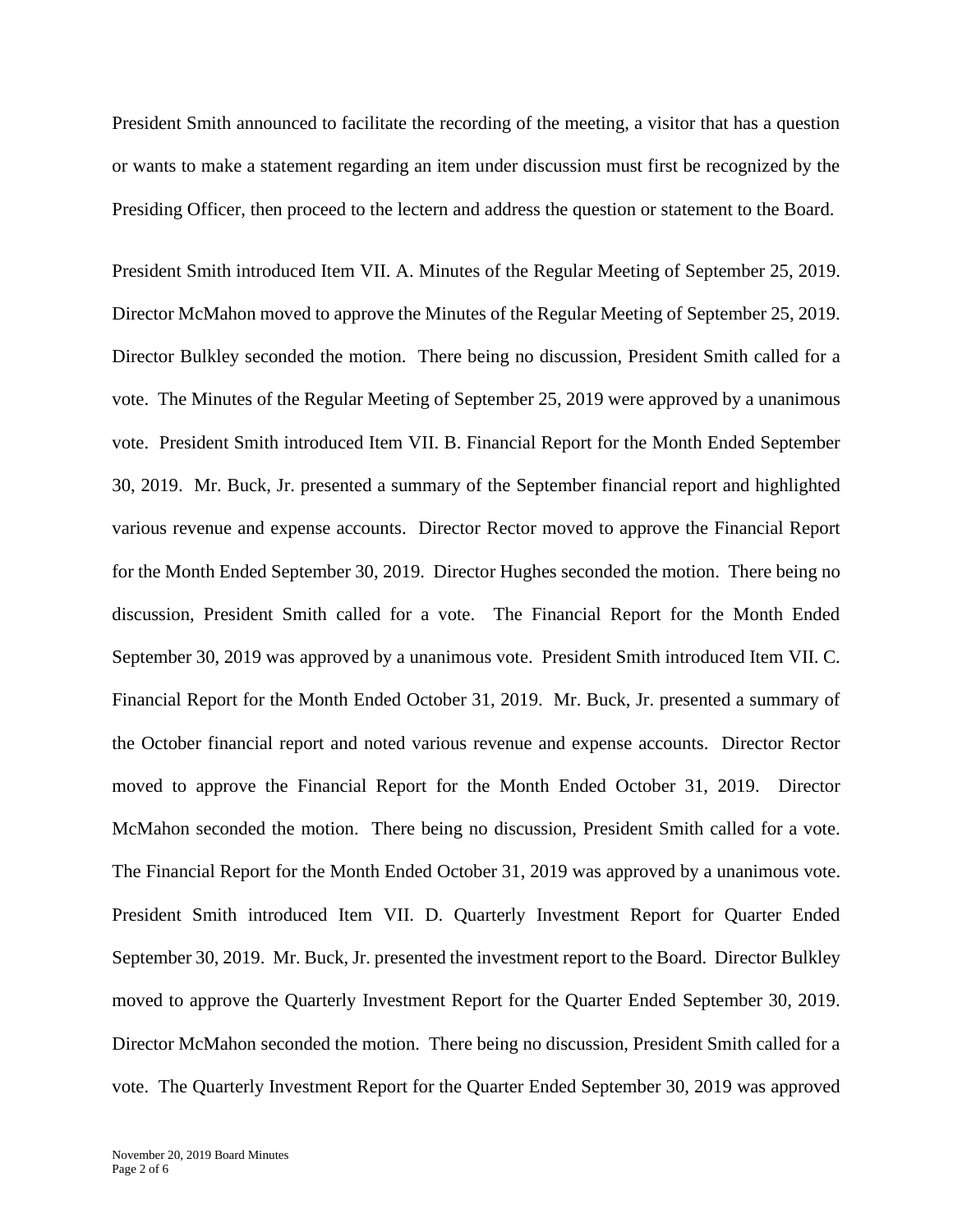by a unanimous vote. President Smith introduced Item VII. E. Setting 2020 Official Holidays. Mr. Buck, Jr. presented a summary of the 2020 holidays compared to other local entities. Director Hughes moved to approve Resolution No. 2019-24 Setting 2020 Official Holidays. Director Rector seconded the motion. There being no discussion, President Smith called for a vote. Resolution No. 2019-24 was approved by a unanimous vote. President Smith introduced Item VII. F. Setting Dates and Times of Regular 2020 Board Meetings. Mr. Buck, Jr. presented the dates and times of the Regular 2020 Board Meetings. Director Rector moved to approve Resolution No. 2019-25 Setting Dates and Times of the Regular 2020 Board Meetings. Director Snow seconded the motion. There being no discussion, President Smith called for a vote. Resolution No. 2019- 25 was approved by a unanimous vote.

President Smith introduced Item VIII. Presentation and Discussion of Committee Reports. The following is a summary of the committee reports:

- A. Executive Committee:
	- President Smith provided the following committee updates:
		- o Met and discuss items regarding the Board Meeting Agenda.
		- o Martin Marietta town hall meeting
			- Mr. Buck, Jr. summarized the town hall meeting for the Board
- B. Outreach and Education Committee:
	- Director McMahon provided the following committee updates:
		- o The committee did not meet.
		- o UGRA co-hosted the Streamside Landowner Workshop on November 5th
		- o UGRA 2nd Grade Science Day Program at Riverside Nature Center was attended by 320 Kerrville 2nd graders
	- Mr. Buck, Jr. reported that the Rainwater Catchment System Rebate Program received 2 additional applications since the last Board meeting and in FY20, a total of 2 applications have been funded for \$225.
	- Mr. Buck, Jr. reported that the rainwater catchment system cost assistance program has not yet received any applications in FY20. The deadline for applications is 11/30/19.
- C. Water Enhancement Program Committee:
	- Director Rector provided the following committee updates: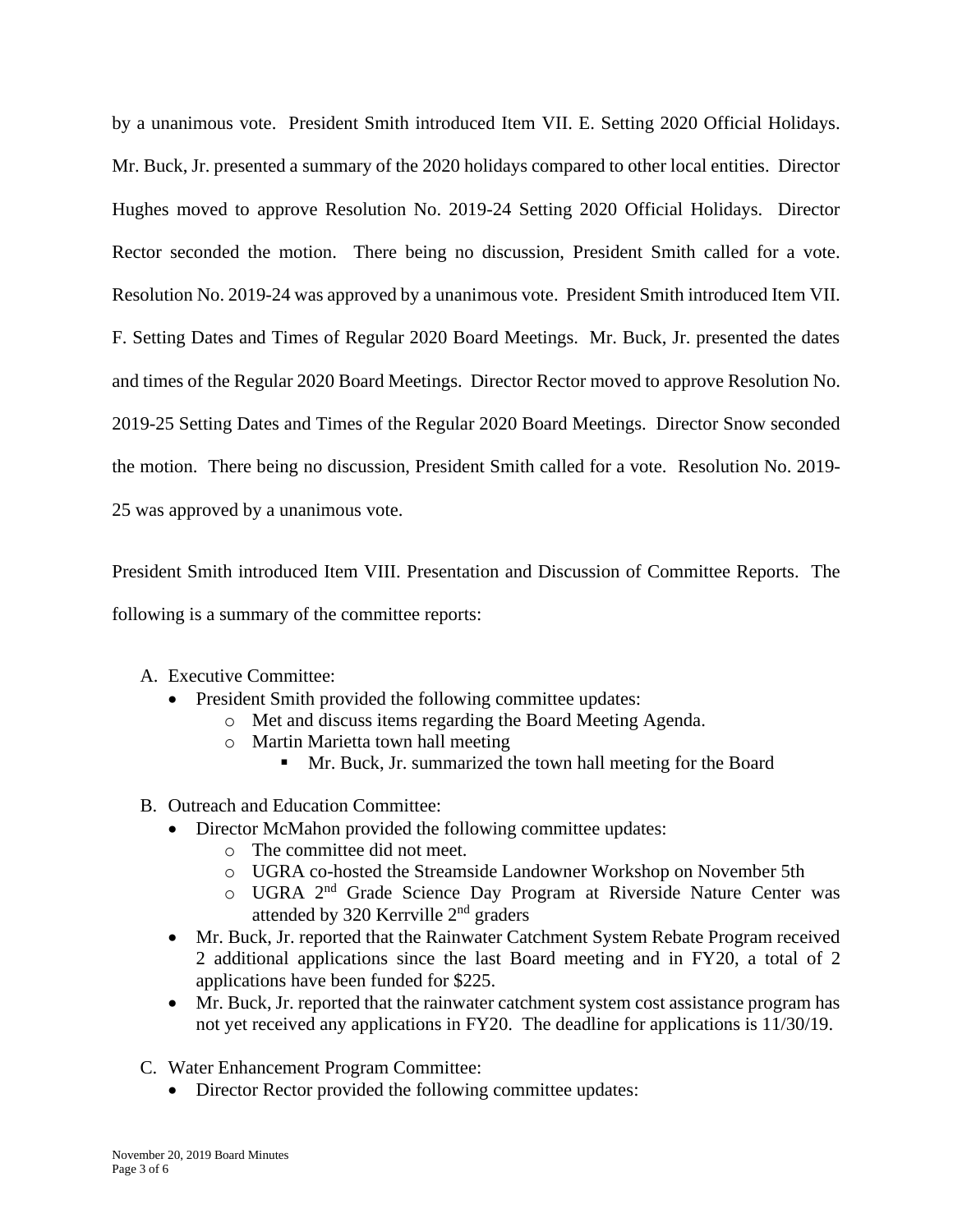- o The committee did not meet.
- o K-8 construction update.
- Director Bulkley presented a report on the feral hog program.
- Ms. Bushnoe presented the Water and Sediment Basin Summary Report to the Board.
- Mr. Buck, Jr. reported that the Water Enhancement Cost Share Program did not received additional applications since the last Board meeting, but after October  $1<sup>st</sup>$ , we did remit payment to the four applications that were on hold due to insufficient funds in FY19.
- D. Water Source Development Committee:
	- Director Bulkley gave an update on the status of the Curtis Wheatcraft Quarry.

President Smith introduced Item IX. Kerr Basin Paleozoic Groundwater Project Update. Mr. Bryant Williams and Mr. Gene Williams presented the update to the Board. General discussion followed. As this was a presentation only, no action was taken by the Board.

President Smith introduced Item X. Guadalupe-Blanco River Trust (GBRT) Status. Mr. Sanderson gave an overview of the current status of the GBRT to the Board. Director McMahon mentioned possible future outreach opportunities in the form of regional conservation workshops in Kerr County for GBRT. As this was a presentation only, no action was taken by the Board.

President Smith introduced Item XI. Consideration of Memorandum of Understanding with the Guadalupe-Blanco River Trust. Mr. Buck, Jr. presented the MOU to the Board. Director McMahon moved to approve Resolution No. 2019-26 approving a Memorandum of Understanding with the Guadalupe-Blanco River Trust. Director Snow seconded the motion. There being no discussion, President Smith called for a vote. Resolution No. 2019-26 was approved by a unanimous vote.

President Smith introduced Item XII. Appointment of Trustee and Alternate to the GBRT Board of Trustees. General discussion followed. Director Rector moved to nominate Diane McMahon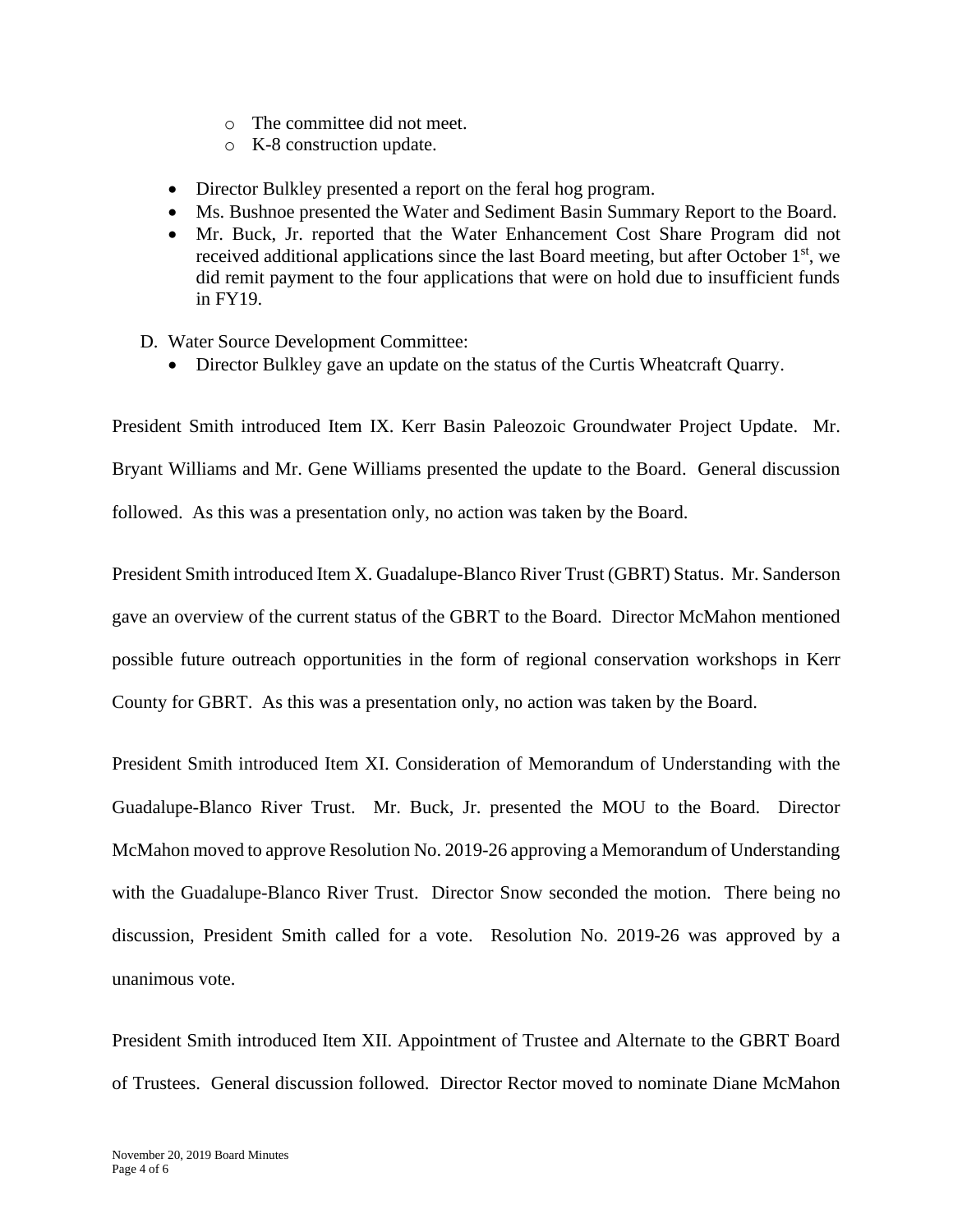as trustee and Maggie Snow as alternate to serve on the GBRT Board until replaced. Director Bulkley seconded the motion. There being no further discussion, President Smith called for a vote. The motion was approved by a unanimous vote.

President Smith introduced Item XIII. Administrative (Investment) Policies Review. Mr. Buck, Jr. presented an overview of the annual review of the Administrative Policies to the Board and noted that there were no changes. Director Bulkley moved to approve Resolution No. 2019-27 acknowledging review and acceptance of the Administrative Policies dated November 20, 2019. Director Hughes seconded the motion. There being no discussion, President Smith called for a vote. Resolution No. 2019-27 was approved by a unanimous vote (Director McMahon was absent from the meeting at the time of the vote).

President Smith introduced Item XIV. UGRA 2020 Committee Assignments. General discussion followed. President Smith made the following assignments to the committees:

Executive Committee: Blake Smith Diane McMahon Bill Rector Aaron Bulkley

Human Resources Committee: Blake Smith, Chair Diane McMahon Austin Dickson

Outreach and Education Committee: Diane McMahon, Chair Gene Allen

Water Source Development Committee: Aaron Bulkley, Chair Bill Rector Maggie Snow

Water Enhancement Committee: